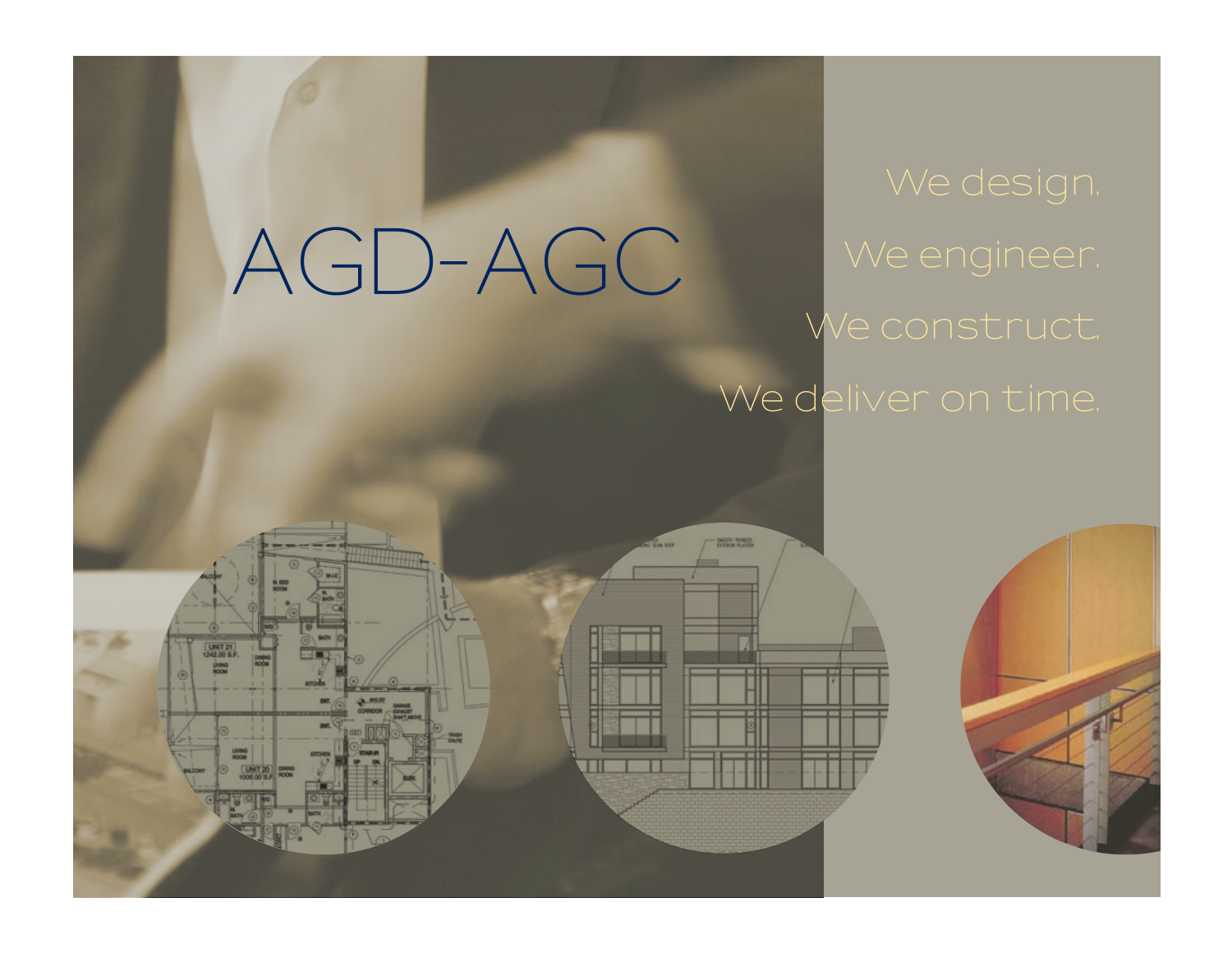## DEFINING AGD-AGC  $\bullet \bullet \bullet$

American General Design and American General Constructors are wholly integrated firms that provide streamlined design-construct solutions. We have over 60 years of continuous professional experience implementing new construction, renovation, expansion and modernization. We are a **SOUND** choice for your mixed-use/retail, historic preservation, hospitality, public works **design-construct** projects.

*"In the future, we will be paperless, designing and constructing in the field with handheld PDA's."*



We envision<br>a world where the<br>design-construct<br>process is truly We envision a world where the **design-construct**  process is truly connected; where the architect's blue print embodies the engineering and structural plans; where approvals and entitlements are a part

of the design phase.

 $\bigcup$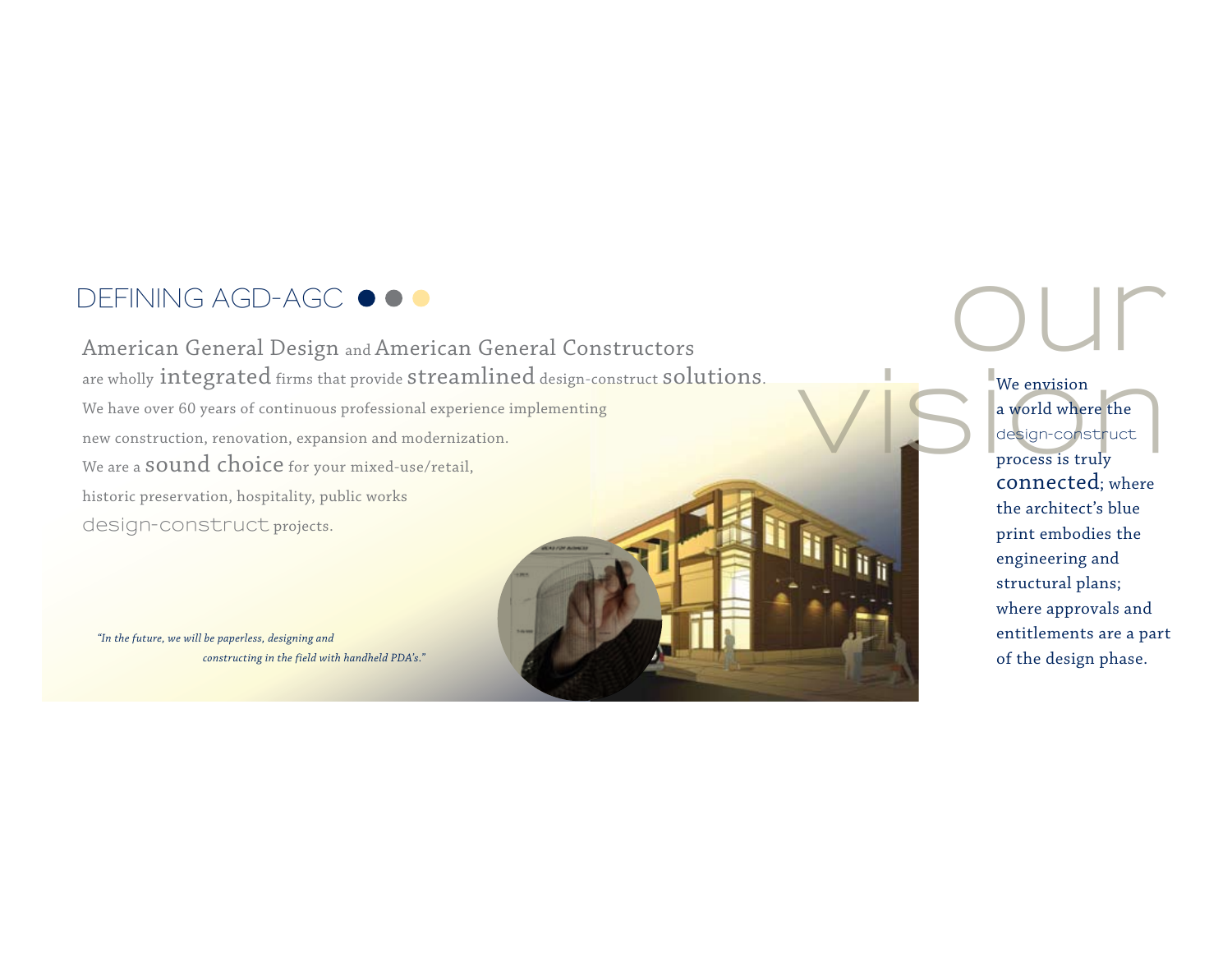## THE WORK  $\bullet \bullet \bullet$

serv

We provide wholly  $integrate d$ , full service architecture, engineering, construction management and contracting services. If your project requires only one of our services, we can deliver. However our strength is in delivering a comprehensive design, engineering and construction solution on time. **our**

We engineer. We construct. We deliver on time.

 $\Box$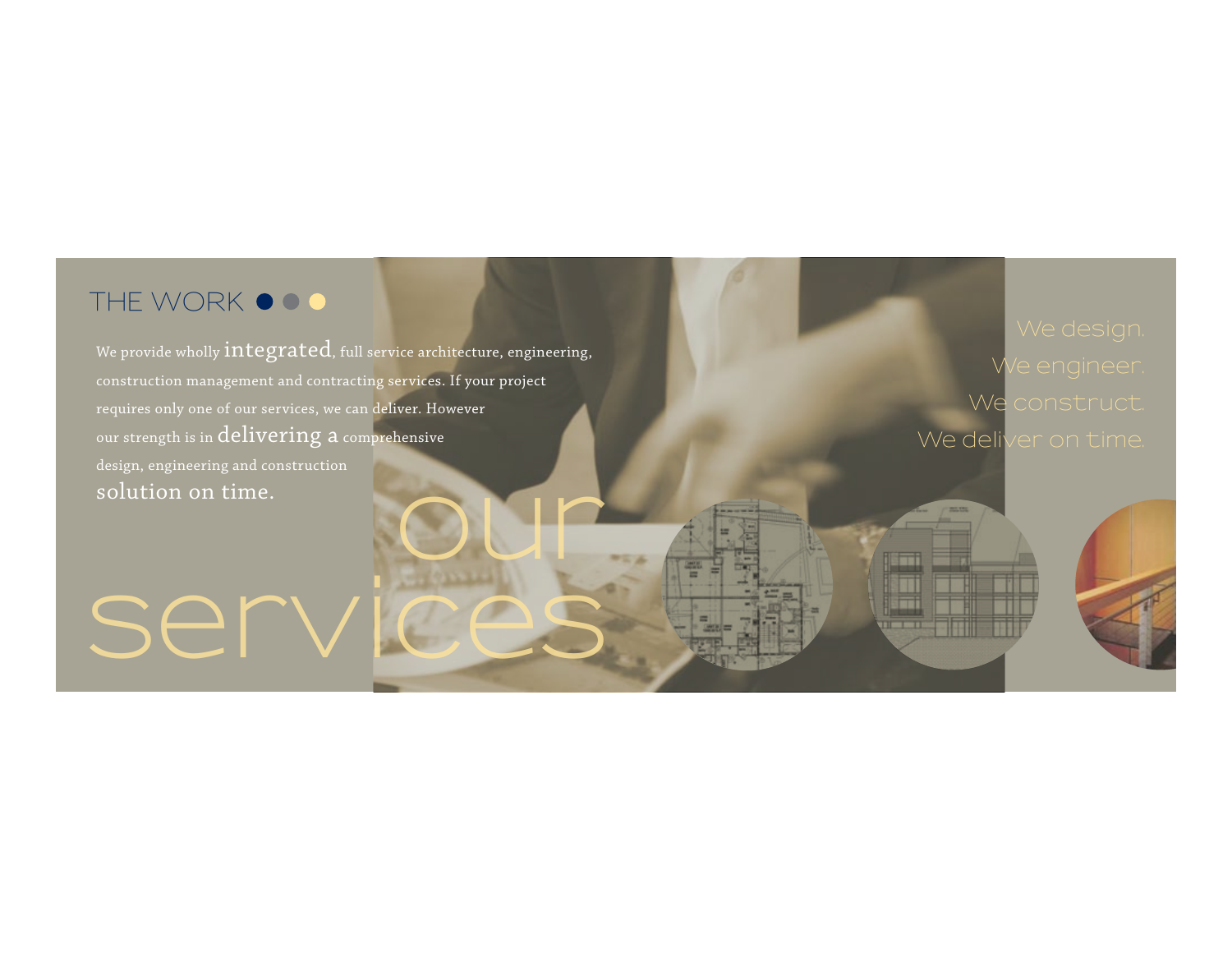## THE WORK  $\bullet \bullet \bullet$

# **our expertise**

- LEED Certification
- Entitlement Procurement Green Building Practices
- 

- Early Conflict Identification Cost model built into design
- 
- 
- 
- Integrated Processes
- Central Insurance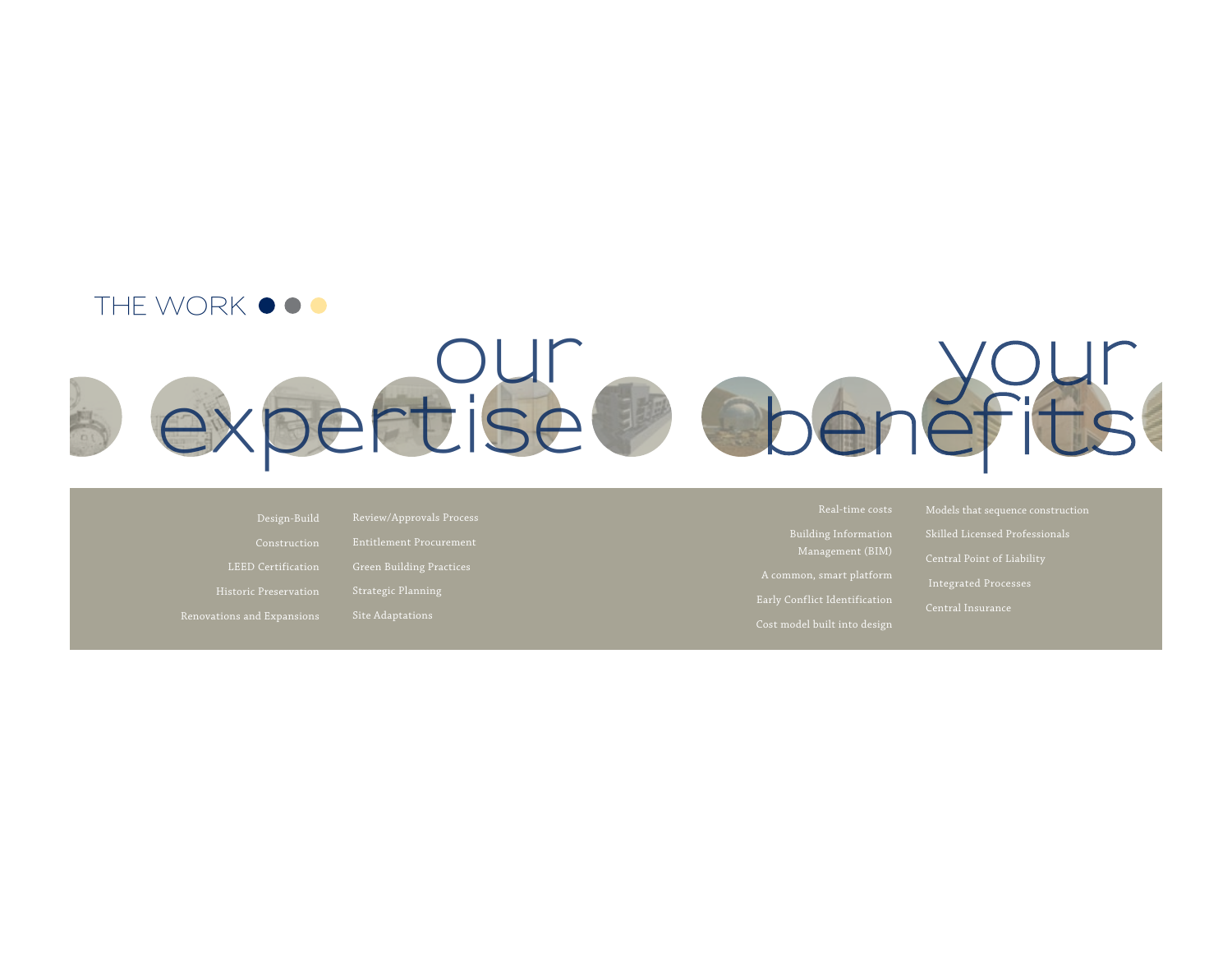We are the best choice for **design-construct** solutions in Western America. Our integrated processes utilize **cutting edge** technology to conserve resources, reduce waste, streamline approvals and Create breathtaking buildings that are energy efficient and socially conscious. OUR SPIRIT  $\bullet \bullet \bullet$ <br>We are the **best choice** for design-construct solutions in Western America.







**mission** Socially Conscious Collaborative Original Honest Resourceful Cost Effective Intelligent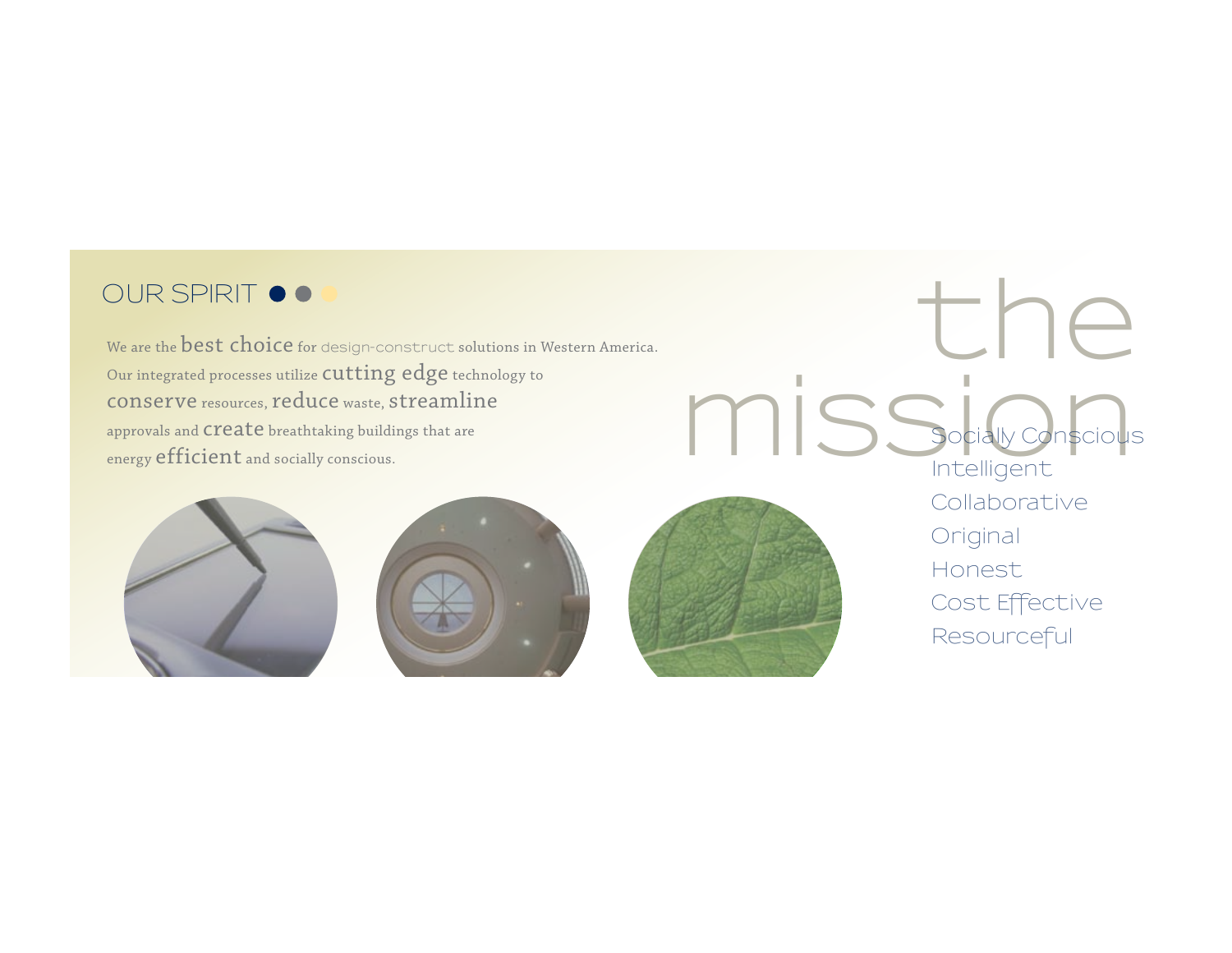## DESIGN-CONSTRUCT  $\bullet$   $\bullet$   $\bullet$

Our version of design-build is unique. When we design and **COI**<br>
for you, there are no middlemen and no juniors. The leaders are the players. You collaborate with seasoned professionals who<br>
provide **total project management**. The buck stops<br>
with us for everything, including liability. Our work from Our version of design-build is unique. When we  $\operatorname{design}$  and  $\operatorname{construct}$ provide total project management. The buck stops with us for everything, including liability. Our work from beginning to end is streamlined. With  $\mathop{\mathrm {joint}}\nolimits d$ processes and technology, we troubleshoot conflicts. The end result? We all save time. We all save money.

# **we construct**

Hotels and Motels Office and Commercial Buildings Mixed-Use Buildings Business and Industrial Parks Entertainment and Sports Complexes Public Works Projects Multi-Family Housing Residential

Shopping Centers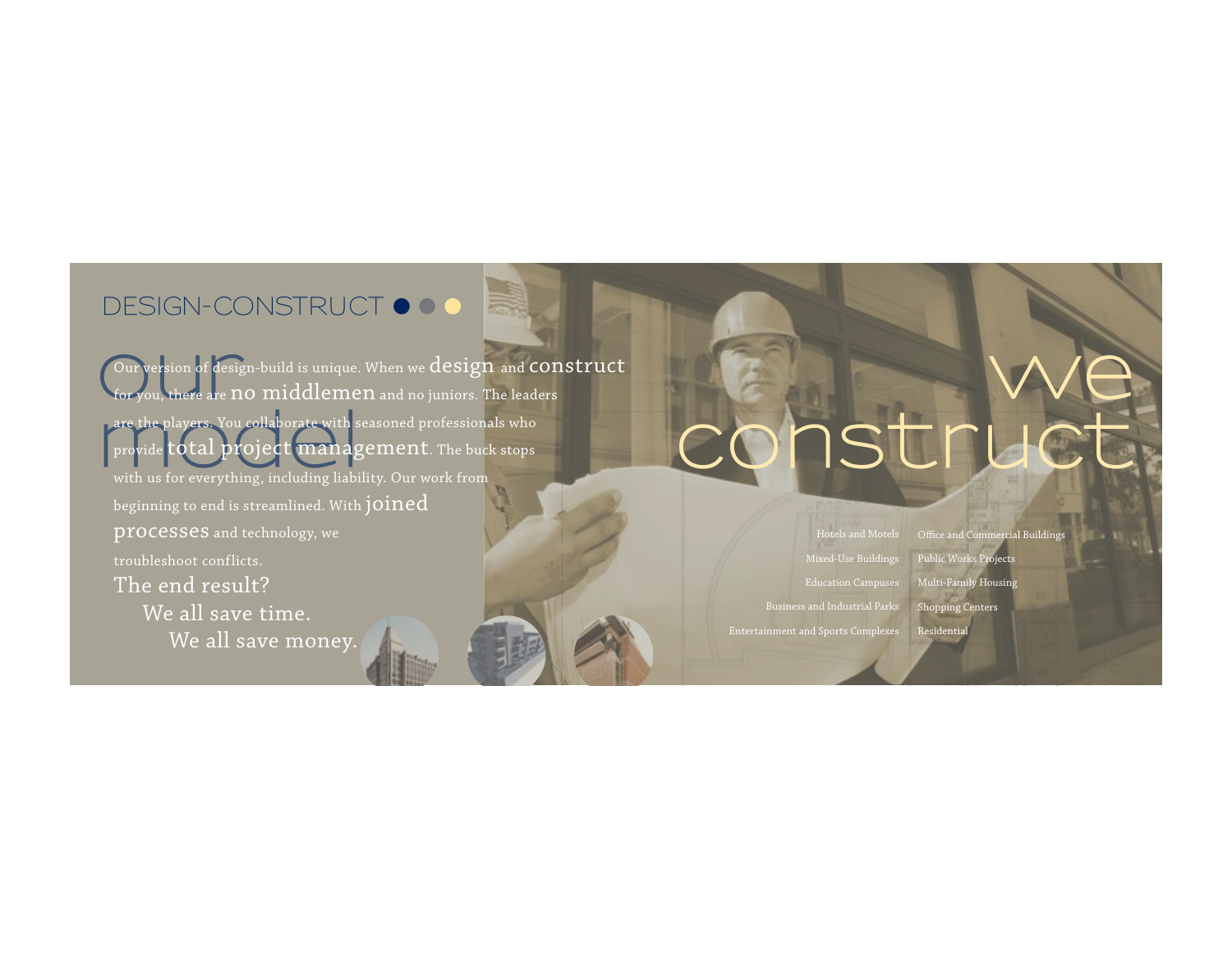## SERVED  $\bullet \bullet \bullet$ **design-construct Project Name Location Type Client Cost Completed**

| $\begin{array}{c c c c c c c c c} \hline \multicolumn{2}{c }{\multicolumn{2}{c }{\multicolumn{2}{c }{\multicolumn{2}{c}}}{\multicolumn{2}{c }{\multicolumn{2}{c}}}{\multicolumn{2}{c }{\multicolumn{2}{c}}}{\multicolumn{2}{c }{\multicolumn{2}{c}}}{\multicolumn{2}{c }{\multicolumn{2}{c}}}{\end{array}}$ | .              |                 | .                      | .        | <u>COMMERCIAL</u> |
|-------------------------------------------------------------------------------------------------------------------------------------------------------------------------------------------------------------------------------------------------------------------------------------------------------------|----------------|-----------------|------------------------|----------|-------------------|
| Arroyo Parkway                                                                                                                                                                                                                                                                                              | Pasadena, CA   | Mixed-Use       | 496 Arroyo, LLC        | \$11.0 M | Design Phase      |
| Del Mar                                                                                                                                                                                                                                                                                                     | Pasadena, CA   | Mixed-Use       | 175 Del Mar, LLC       | \$4.00 M | Design Phase      |
| Los Robles                                                                                                                                                                                                                                                                                                  | Pasadena, CA   | Mixed-Use       | 123 Los Robles, LLC    | \$22.0 M | Design Phase      |
| Verde Valley Plaza                                                                                                                                                                                                                                                                                          | Cottonwood, AZ | Shopping Center | <b>RVM</b> Development | \$4.50 M | Design Phase      |
| Windsong                                                                                                                                                                                                                                                                                                    | Sedona, AZ     | Mixed-Use       | Doug Huberman          | \$32.0 M | Design Phase      |
| Glendale Plaza                                                                                                                                                                                                                                                                                              | Glendale, AZ   | Shopping Center | <b>RVM</b> Development | \$3.00 M | Current           |
| Boston-Centennial                                                                                                                                                                                                                                                                                           | Pasadena, CA   | Mixed-Use       | Joel Leebove           | \$14.0 M | 2006              |
| $Dvirn + a Don idon$                                                                                                                                                                                                                                                                                        | Clandola CA    | $D$ osidontial  | $Di$ gwa Chraghchian   | 4200M    | 200 <sup>c</sup>  |

| .         | - 7 - |
|-----------|-------|
| ena, CA   | Mix   |
| ena, CA   | Mix   |
| ena, CA   | Mix   |
| nwood, AZ | Sho   |
| ia, AZ    | Mix   |
| lale, AZ  | Sho   |
| ena, CA   | Mix   |
|           |       |

| Mixed-Use              |
|------------------------|
| Mixed-Use              |
| Mixed-Use              |
| <b>Shopping Center</b> |
| Mixed-Use              |
| <b>Shopping Center</b> |
| Mixed-Use              |
|                        |

| Client<br>Location<br><b>Type</b> |                        |                        | Cost     | Compl  |
|-----------------------------------|------------------------|------------------------|----------|--------|
| Pasadena, CA                      | Mixed-Use              | 496 Arroyo, LLC        | \$11.0 M | Design |
| Pasadena, CA                      | Mixed-Use              | 175 Del Mar, LLC       | \$4.00 M | Design |
| Pasadena, CA                      | Mixed-Use              | 123 Los Robles, LLC    | \$22.0 M | Design |
| Cottonwood, AZ                    | <b>Shopping Center</b> | <b>RVM</b> Development | \$4.50 M | Design |
| Sedona, AZ                        | Mixed-Use              | Doug Huberman          | \$32.0 M | Design |
| Glendale, AZ                      | <b>Shopping Center</b> | <b>RVM</b> Development | \$3.00 M | Curren |
| Pasadena, CA                      | Mixed-Use              | Joel Leebove           | \$14.0 M | 2006   |
| Glendale, CA                      | Residential            | Pierre Chraghchian     | \$2.00 M | 2006   |

| <b>Project Name</b>    | Location           | <b>Type</b> | <b>Client</b>        | Cost               | Completed |
|------------------------|--------------------|-------------|----------------------|--------------------|-----------|
| The Dalton             | Pasadena, CA       | Mixed Use   | Champion Development | \$15 M             | Current   |
| 22 South Raymond       | Pasadena, CA       | Commercial  | James Plotkin        | \$1.5 M            | 2007      |
| Luxe Hotel             | Los Angeles, CA    | Hotel       | Efrem Harkem         | $$3-4M$            | 2006      |
| Woodcourt              | Woodland Hills, CA | Commercial  | Aroon Chinai         | \$0.7 <sub>M</sub> | 2006      |
| Holiday Inn            | Dana Point, CA     | Hotel       | Robert Jackson       | \$2.5 <sub>M</sub> | 2004      |
| Private Residence      | Glendale, CA       | Residential | Confidential         | \$.36 M            | 2004      |
| Ichikawa Residence     | Los Angeles, CA    | Residential | Ichikawa             | \$0.3 <sub>M</sub> | 2003      |
| River Park Subdivision | Reno NV            | Residential | Trandec Inc.         | \$45 M             | 2002      |

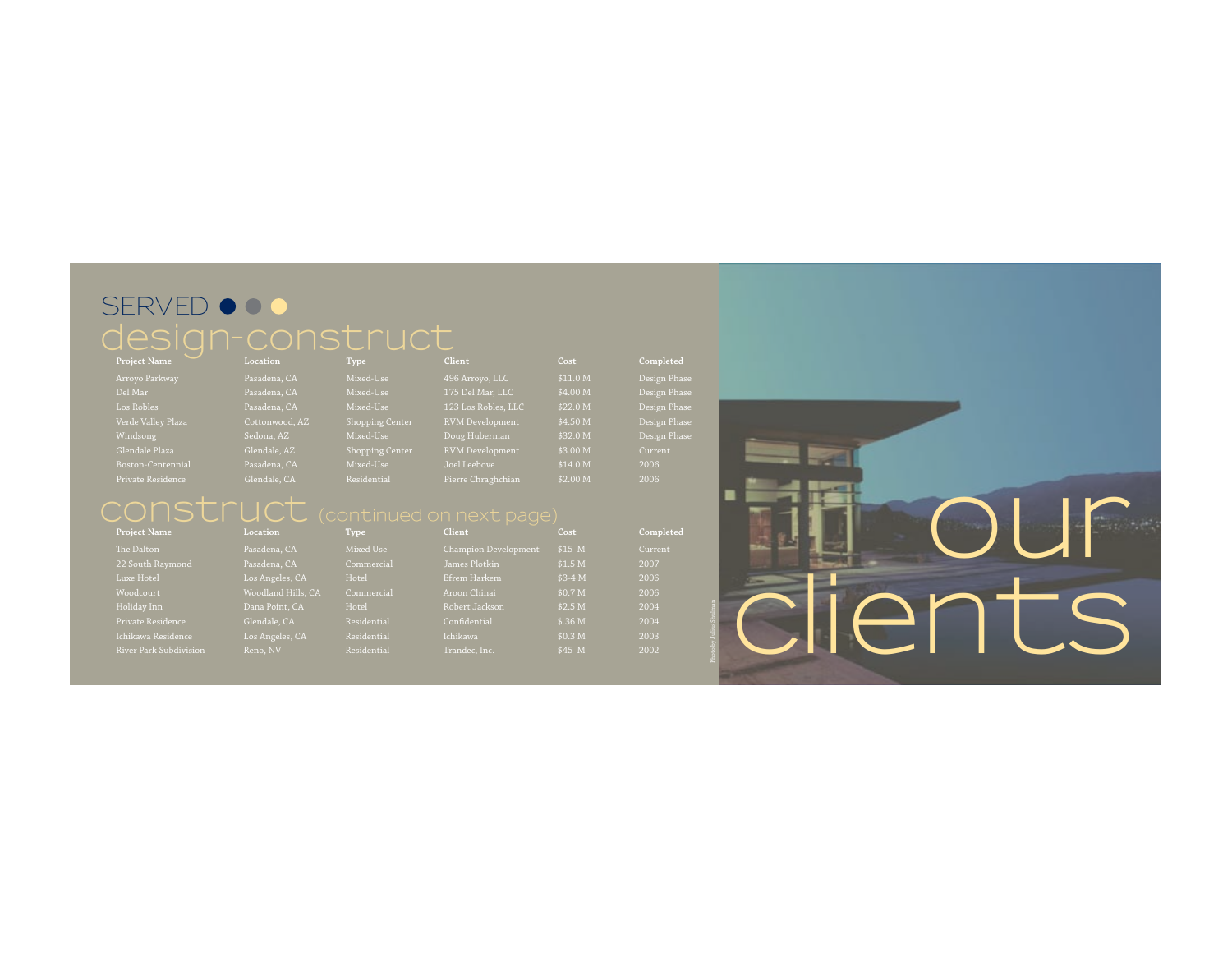## SERVED  $\bullet \bullet \bullet$

| <b>Project Name</b>                                                    | Location           | Type                          | Client                   | Cost          | Completed |  |
|------------------------------------------------------------------------|--------------------|-------------------------------|--------------------------|---------------|-----------|--|
| Aliso Pico Recreation & Cultural Education Center                      | Los Angeles, CA    | Public Works                  | City of Los Angeles      | \$2.20 M      | 2001      |  |
| Eagle Rock Child Care Center                                           | Los Angeles, CA    | Public Works                  | City of Los Angeles      | \$1.20 M      | 2001      |  |
| Nueva Maravilla Rehabilibation &<br>Site Improvement                   | Los Angeles, CA    | Multi-Family/<br>Public Works | Los Angeles County       | \$1.20 M      | 2001      |  |
| Bailey Bridges over Trukee River                                       | Reno, NV           | Bridge                        | Trandec, Inc.            | \$0.55 M      | 2000      |  |
| <b>HJELTE Sports Center</b>                                            | Encino, CA         | Public Works                  | Michael Munsch           | \$1.00 M      | 2000      |  |
| Best Western Sunset Plaza Hotel                                        | West Hollywood, CA | Hotel                         | Robert Jackson           | \$2.50 M      | 1999      |  |
| Betsy Johnson Flagship store                                           | West Hollywood, CA | Retail                        | Confidential             | Confidential  | 1999      |  |
| Soulouki Residence                                                     | Hillsborough, CA   | Residential                   | Albert Soulouki          | \$1.20 M      | 1997      |  |
| 170 Foot 3-Span Concrete Bridges over<br>Trukee River                  | Reno, NV           | Bridge                        | Trandec, Inc.            | \$2.20 M      | 1996      |  |
| 14,000 SF Modern 2-Story Shopping Plaza                                | Glendale, CA       | Shopping Center               | Confidential             | \$1.60 M      | 1995      |  |
| 24,000 SF Traditional 1-Story Shopping Plaza                           | Cypress, CA        | Shopping Center               | Artin Ayvazian           | \$2.95 M      | 1994      |  |
| Glendale Lodge                                                         | Glendale, CA       | Hotel/Motel                   | Confidential             | \$2.00 M      | 1993      |  |
| Lot 74 & 76, 50,000 SF Single-Family &<br>Guest Home (structural only) | Bevery Hills, CA   | Residential                   | Confidential             | \$4.20 M      | 1993      |  |
| 66-Contemporary 90,000 SF Condominium Units                            | Glendale, CA       | Multi-Family                  | Development              | \$7.50 M      | 1992      |  |
| 31-Contemporary 25,000 SF Condominium Units                            | Glendale, CA       | Multi-Family                  | Development              | \$1.65 M      | 1991      |  |
| Glendale Shopping Plaza                                                | Glendale, CA       | Shopping Center               | Heros Minassian          | \$2.10 M      | 1990      |  |
| Oakmont Country Club (6 homes)                                         | Glendale, CA       | Residential                   | Oakmont Development, LLC | \$0.95-4.60 M | 1990      |  |
| 25,000 SF Traditional Single-Family                                    | Bevery Hills, CA   | Residential                   | Confidential             | \$6.60 M      | 1989      |  |

THE RE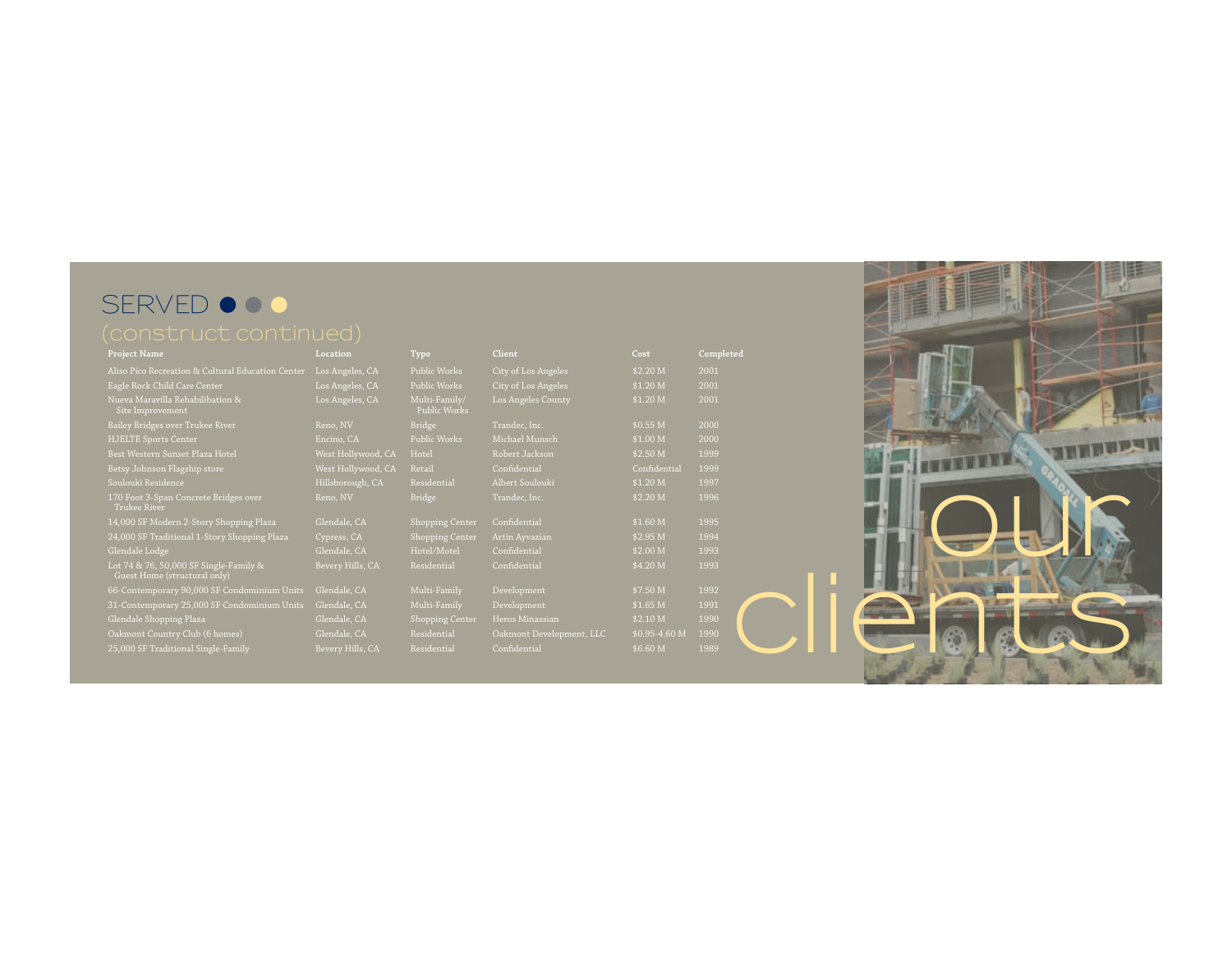## INTELLIGENCE  $\bullet$   $\bullet$



The strongest asset that we have is our dedicated design-common work with us, you work with seasoned profession team leaders are fully licensed professionals. Our constructures are fully licensed professionals. Our constru The strongest asset that we have is our dedicated **design-construct** team. When you work with us, you work with seasoned professionals. Our design team leaders are fully licensed professionals. Our construction team only uses the most experienced skilled labor familiar with the best building practices, including LEED standards. Together, our leaders work to provide you with the streamlined solutions you seek.

At the helm of our organization is Patrick Chraghchian, A civil engineering graduate of the University of Southern California, Patrick has over 23-years experience administrating and managing construction development projects. His companies have designed and built projects totaling in excess to \$500-million nationally and over \$1-billion internationally.

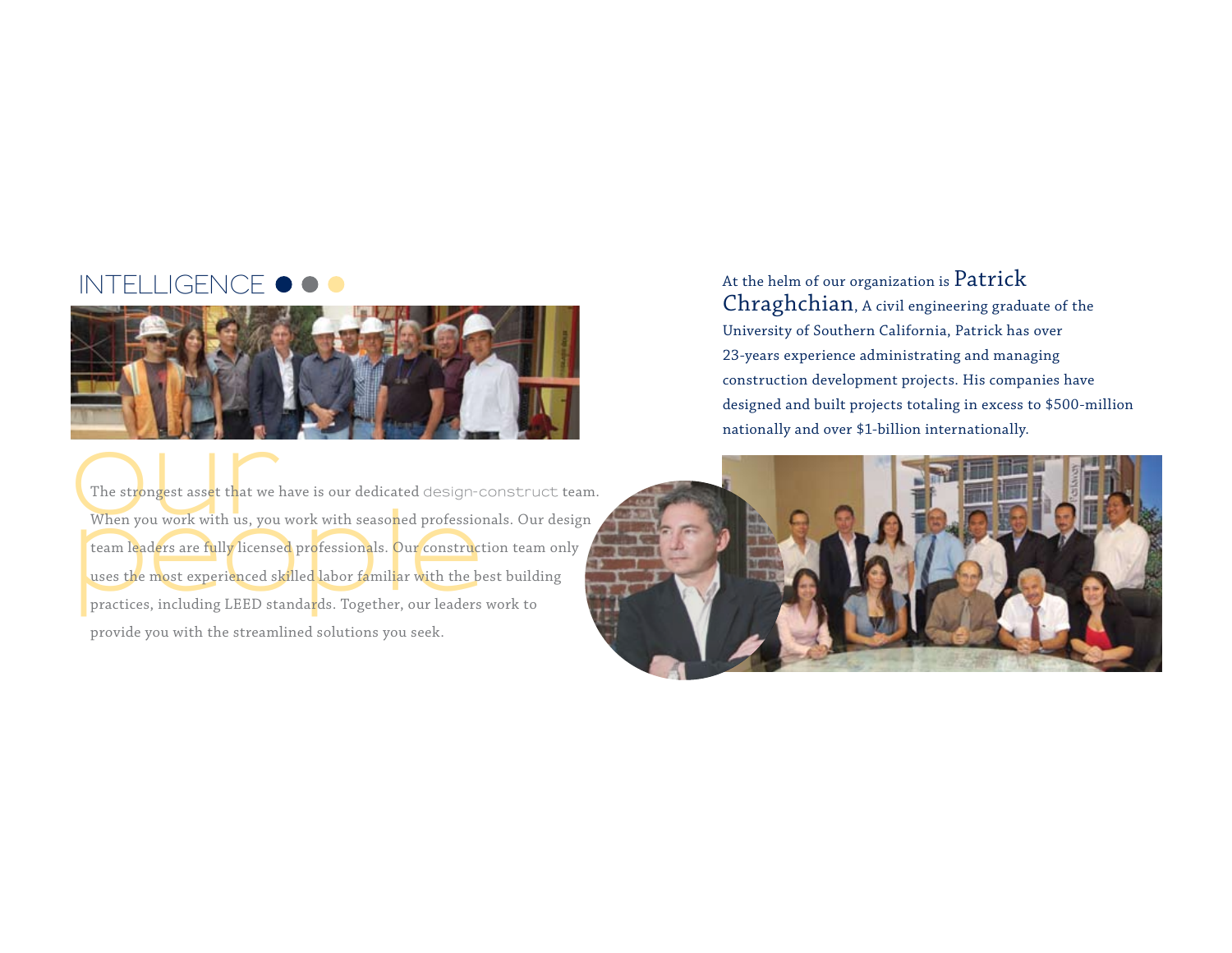## **RESOURCED ● ● ●**

At AGD-AGC we aim to be as informed and CONNected as possible. Why? We want every aspect of our projects to run smoothly. This means we must be actively involved in all of our communities: the professional society of designers and builders who share new technologies and ideas; the many city planners and inspectors who approve our work; and the neighborhoods our buildings join which makes us a part of an every growing village. Valuing and protecting these relationships is good business. It ensures that we will And have a trouble-free time doing it. **stay connected**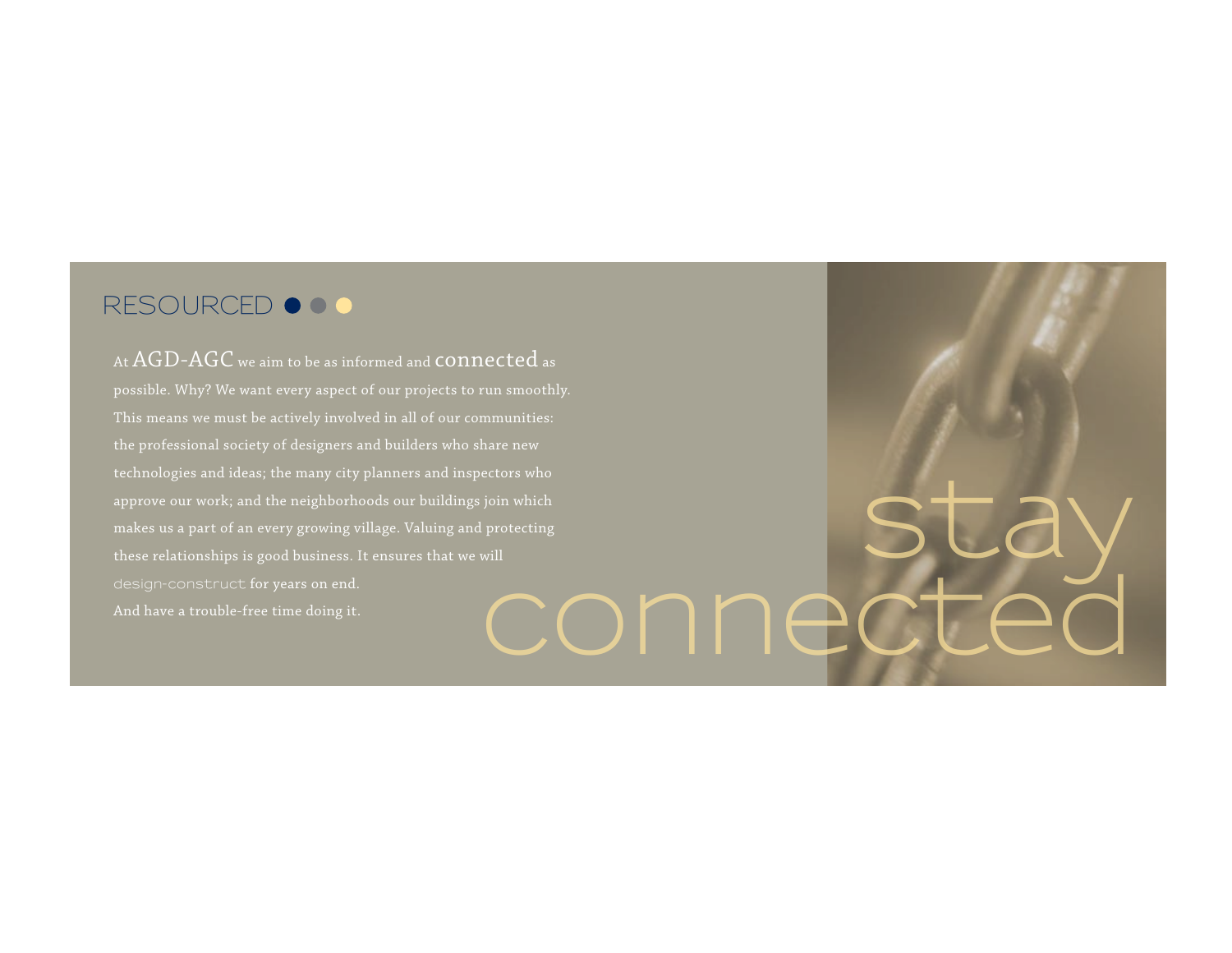### RESOURCED  $\bullet \bullet \bullet$

At  $AGD\text{-}AGC$  we aim to be as informed and  $connected$  as possible. Why? We want every aspect of our projects to run smoothly. This means we must be actively involved in all of our communities: the professional society of designers and builders who share new technologies and ideas; the many city planners and inspectors who approve our work; and the neighborhoods our buildings join which makes us a part of an every growing village. Valuing and protecting these relationships is good business. It ensures that we will

And have a trouble-free time doing it.

## **professional affiliations**

**Pasadena Heritage**

**Old Pasadena Management District (OPMD) Contractors State License Board (CSLB) American Institute of Architects (AIA) Nevada State Contractors Board (NSCB) Southern California Builders Association (SCBA) Western Regional Master Builders Association (WRMBA) U.S. Green Building Council (USGBC [Leed])**

**we're defined and the Contract of the Contract of Contract of Contract of Contract of Contract of Contract of Contract of Contract of Contract of Contract of Contract of Contract of Contract of Contract of Contract of Con** Strategic alliances **Strategic alliances Sunset Pacific Hotels**

**connected**